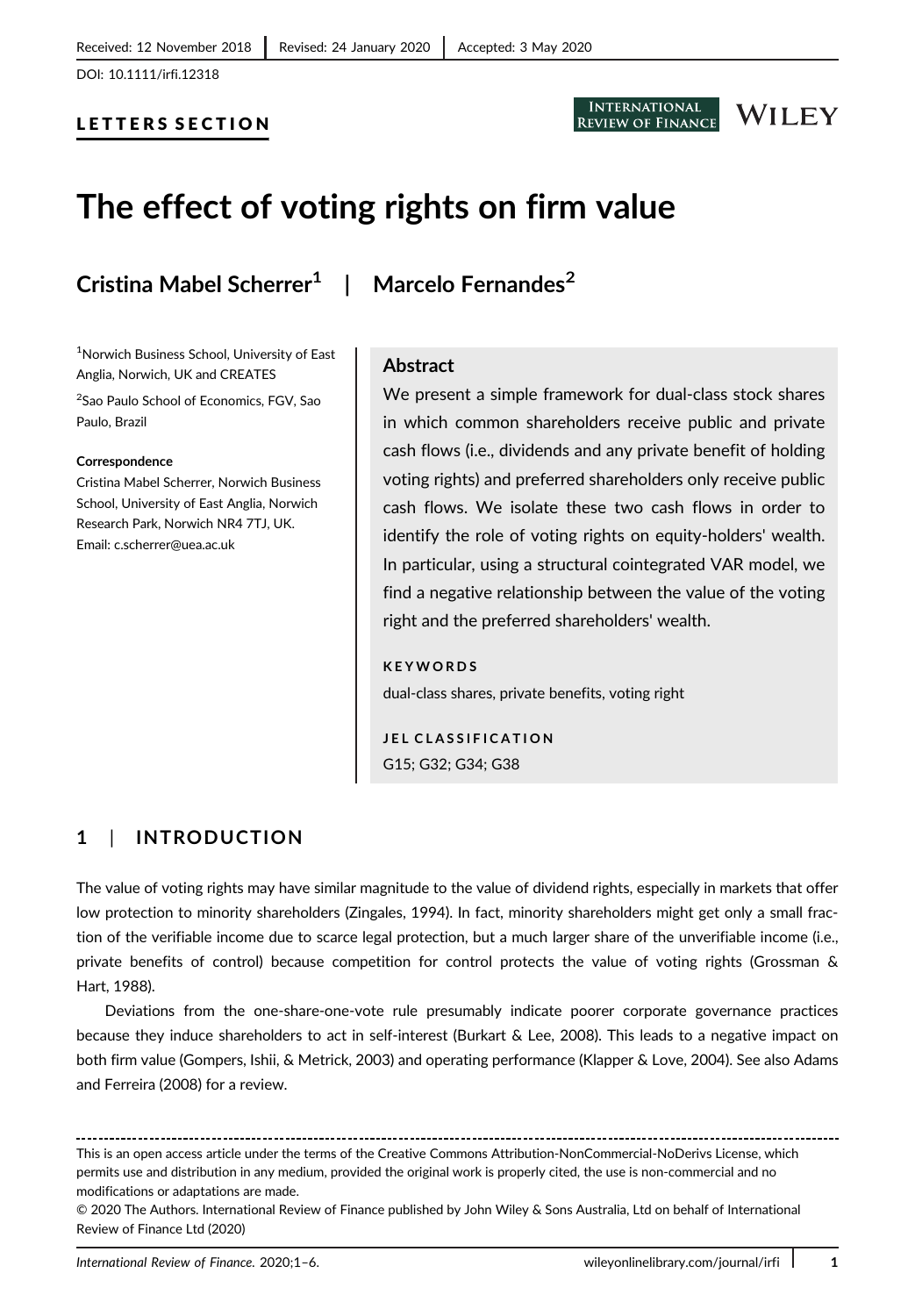2 WILEY REVIEW OF FINANCE SCHERRER AND FERNANDES

This article aims to assess the impact of voting rights on firm value. As common shares have voting rights, their prices reflect both verifiable and unverifiable cash flows. In contrast, preferred share prices mirror only verifiable cash flows (Dyck & Zingales, 2004). We exploit this difference to disentangle the effects of verifiable and unverifiable cash flows on firm value. In particular, we identify the voting premium and dividend innovations using a structural cointegrated vector autoregressive (CVAR) model to isolate the response to a shock in the firm's ability to generate public and private cash flows. The structural nature of the methodology is crucial for a reduced-form approach cannot uncover the underlying relationship between firm value and voting right, as pointed out by Himmelberg, Hubbard, and Palia (1999) and Coles, Lemmon, and Meschke (2012), among others.

Empirically, we focus on stock data from Brazil, where preferred shares are widespread for historical reasons (Fernandes & Novaes, 2019). We not only find strong support to the desirability of the one-share-one-vote rule, but also corroborate previous evidence of a negative relation between firm value and voting rights (Gompers, Ishii, & Metrick, 2009).

#### 2 | VOTING RIGHTS AND CASH FLOWS

Consider a firm with two classes of shares. Common shares have both cash-flow and voting rights, whereas preferred shares only have cash-flow rights. Both share prices depend on the fundamental value of the firm given by the present value of the expected verifiable cash flows. The latter impounds any news that investors perceive as changes in expected inflows or outflows of cash to and fro the company. The price of common shares also reveals the present value of any expected private (unverifiable) cash flow that voting rights might generate. The ability to generate private cash flows depends obviously on corporate governance regulation, which may offer more or less protection to minority shareholders.

We define the fundamental price  $m_t$  as the present value of the expected stream of dividend payments to preferred shareholders:

$$
m_t = \mathbb{E}_t \left[ \sum_{i=0}^{\infty} D_{p,t+i}/(1+r)^i \right],
$$
 (1)

where  $\mathbb{E}_t$  denotes the conditional expectation given that the information set at time t,  $D_{p, t+i}$  is the dividend payment to the preferred shareholders at time  $t + i$ , and r is the appropriate discount rate.

We define the common-preferred premium  $d_t$  as the difference in cash flows rights of common and preferred shareholders:

$$
d_{t} = \underbrace{\mathbb{E}_{t} \left[ \sum_{i=0}^{\infty} D_{c,t+i} / (1+r)^{i} \right] + \mathbb{E}_{t} \left[ \sum_{i=0}^{\infty} v_{t+i} / (1+r)^{i} \right]}_{\text{common share holders' cash flows}} - \underbrace{\mathbb{E}_{t} \left[ \sum_{i=0}^{\infty} D_{p,t+i} / (1+r)^{i} \right]}_{\text{preferred share holder's cash flows}},
$$
\n(2)

where  $D_{c, t+i}$  denotes the dividend payments to common shareholders,  $v_{t+i}$  is the present value of the voting right at time  $t$  +  $i$  and  $\mathbb{E}_t\Bigl[\sum_{i=0}^\infty$ V $_{t+i}/(1+r)^i\Bigr]$  is the expected present value of the private cash flows that voting rights may generate.

Zingales (1995) and Doidge (2004) point out that, as long as there is competition on the interest for control, the common-preferred premium depends on the expected present value of private benefits. Accordingly, we assume that any common shareholder enjoys private cash flows. Note that dividend payments  $D_{c, t + i}$  and  $D_{p, t + i}$  are public cash flows, with  $D_{c,t+i} \le D_{p,t+i}$  given that preferred shareholders receive at least as much dividends as common shareholders. The common-preferred premium  $d_t$  depends on two components: the difference in dividend payments  $(\mathbb{E}_t\left[\sum_{i=0}^{\infty}D_{c,t+i}/(1+r)^i\right]-\mathbb{E}_t\left[\sum_{i=0}^{\infty}D_{p,t+i}/(1+r)^i\right]$  and the present value of the voting right  $(\mathbb{E}_t\left[\sum_{i=0}^{\infty}V_{t+i}/(1+r)^i\right]$ ).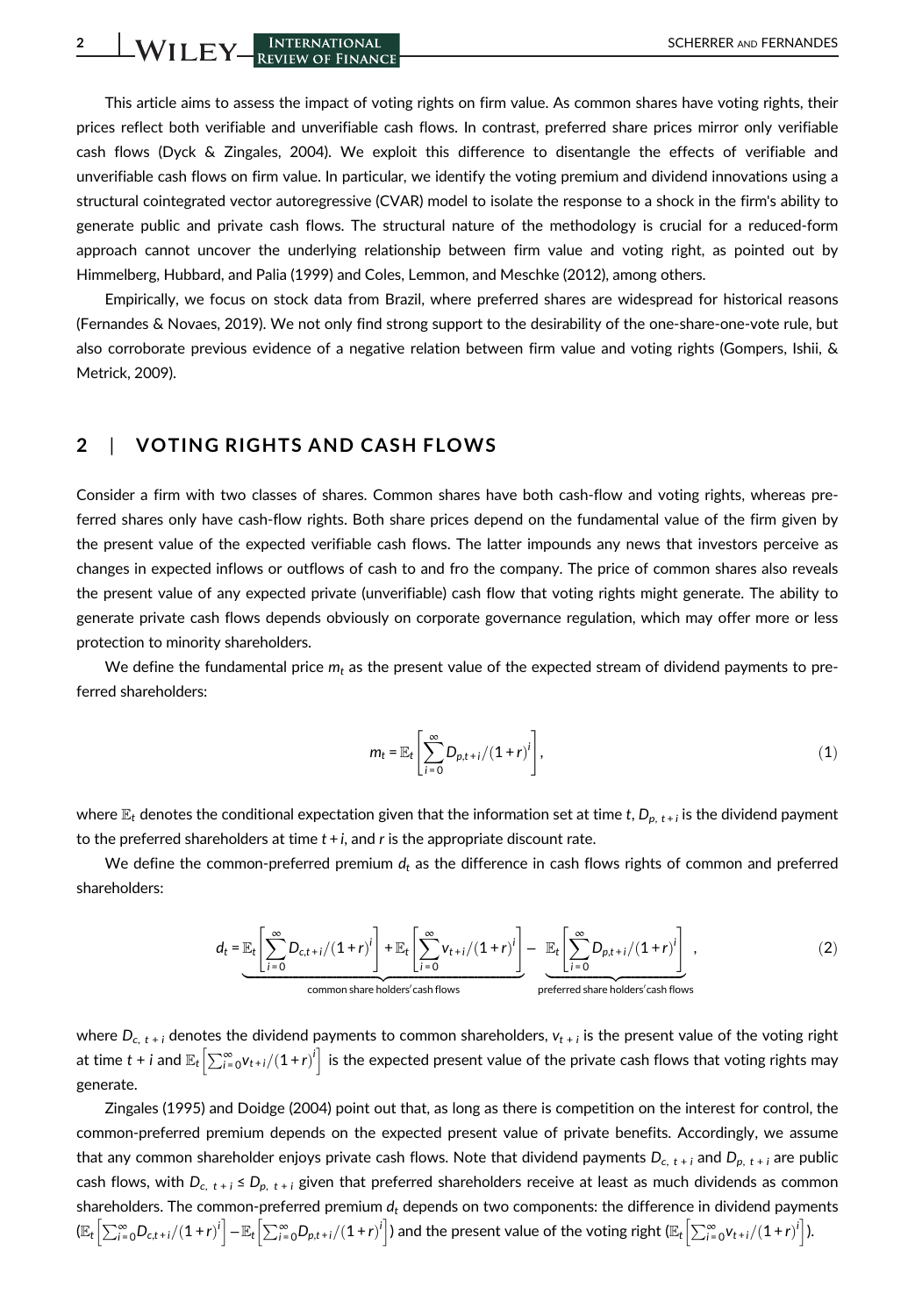Our first goal is to provide a framework that allows us to disentangle the effect of the voting right value from the fundamental price of the firm. Because our identification and estimation strategies rely on a time-series framework, it is natural to model the fundamental prices in Equations (1) and (2) as random walk processes,

$$
m_t = m_{t-1} + \eta_t^m + \pi \eta_t^v \tag{3}
$$

$$
d_t = d_{t-1} + \eta_t^{\vee} + \kappa \eta_t^m, \tag{4}
$$

where  $\eta^m_t$  and  $\eta^{\vee}_t$  are the innovation terms associated with the share price and voting right, respectively.

For identification purposes within a structural CVAR context, we must augment our price system to also consider prices in a foreign market (Gonzalo & Ng, 2001; Yan & Zivot, 2010). As the prices in the foreign market are traded in a foreign currency, we also include the efficient exchange rate as an additional latent price

$$
e_t = e_{t-1} + \eta_t^e, \tag{5}
$$

where  $\eta^e_t$  is the innovation term associated with the exchange rate. The innovations  $\eta^e_t, \eta^m_t,$  and  $\eta^v_t$  are assumed to be contemporaneously uncorrelated.

From Equation (3), the innovation in the voting right value can have a direct effect on the firm's fundamental price. The value of  $\pi$  gauges the effect of changes in the value of voting rights on the cash flow, whereas  $\kappa$  gives the impact of the efficient price on the common-preferred premium. Estimation and identification of  $\kappa$  and  $\pi$  require a cointegrated system of at least four observed prices that reflect the latent efficient prices in Equations (3)–(5). To this end, we make use of the logarithms of the observed preferred and common share prices in the home market ( $p_t^p$  and  $p^c_t$ , respectively), of the preferred share price  $p^f_t$  in the foreign market, and of the exchange rate  $w_t$ :

$$
w_t = e_t + b_w \eta_t^T, \tag{6}
$$

$$
p_t^p = m_t + b_p \eta_t^T \tag{7}
$$

$$
p_t^c = m_t + d_t + b_c \eta_t^T, \qquad (8)
$$

$$
p_t^f = m_t + e_t + b_{p,f} \eta_t^T,\tag{9}
$$

where the error  $\eta^I_t$  stems from transitory trading frictions. Note that  $p^c_t$  and  $p^p_t$  are functions of the latent fundamental price  $m_t$  exclusively, whereas  $p_t^{\,f}$  also depends on the exchange rate.

We estimate the cumulative impulse response function that gives the total effect of shocks in  $\eta_t^v$  and  $\eta_t^m$  to the observed prices. Specifically, we define the structural infinite vector moving average (VMA( $\infty$ )), which is a function of uncorrelated innovations,

$$
\Delta Y_t = \phi_0 \eta_t + \phi_1 \eta_{t-1} + \phi_2 \eta_{t-2} + \dots = \sum_{i=0}^{\infty} \phi_i \eta_{t-i},
$$
\n(10)

where  $Y_t$  =  $(w_t, p_t^p, p_t^c, p_t^f)'$  ,  $\eta_t$  =  $(\eta_t^e, \eta_t^m, \eta_t^v, \eta_t^f)'$ , and  $\phi_i$ , i = 1,2,3, … are 4 $\times$ 4 parameter matrices. The total response of the observed prices to a shock on  $\eta_t$  is given by  $\Phi$  =  $\sum_{i=0}^\infty\!\phi_i$ , which depend exclusively on the structural parameters  $\pi$ and  $\kappa^{11}$ :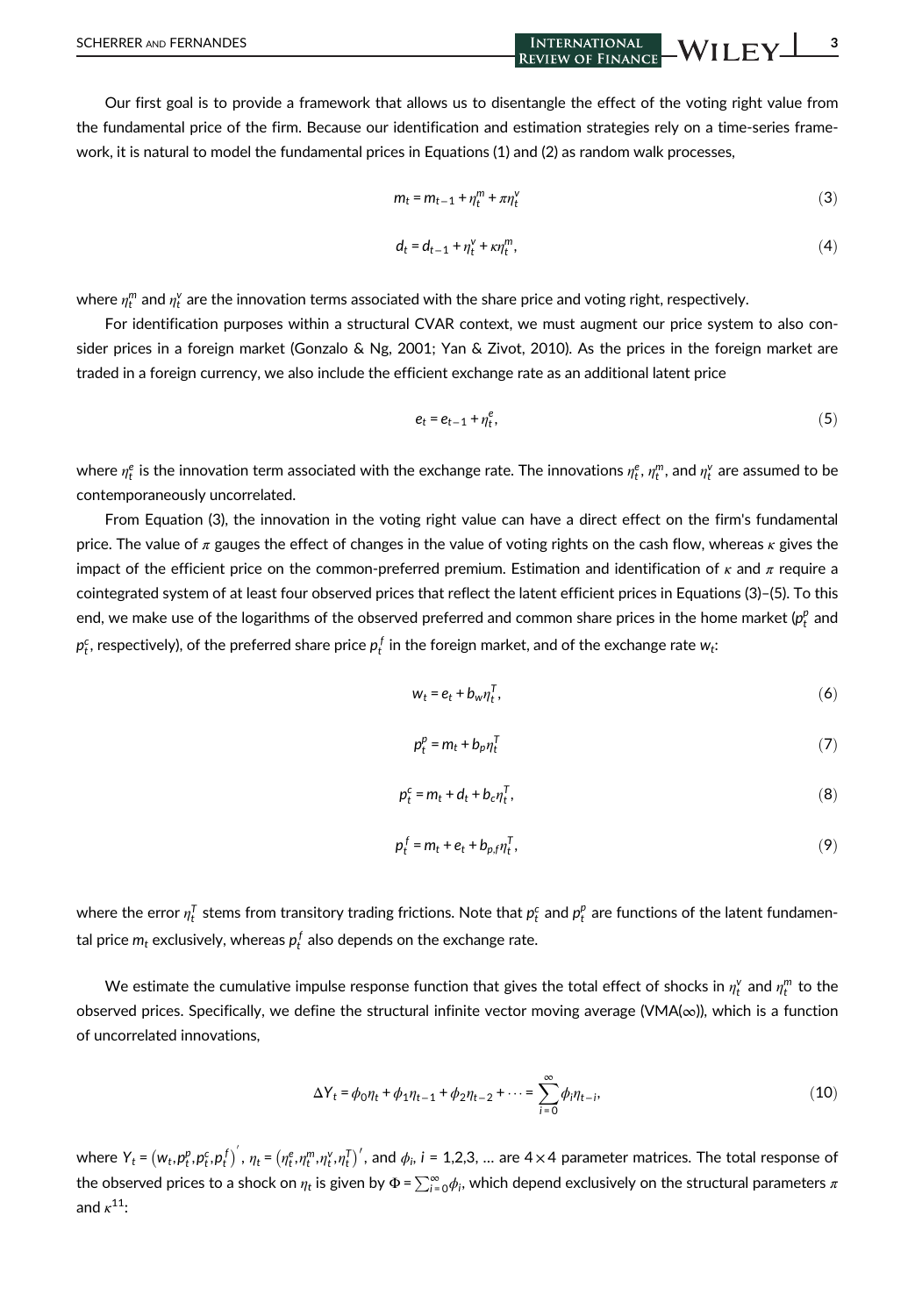4 SCHERRER AND FERNANDES

total responses = 
$$
\Phi
$$

$$
\begin{pmatrix} \eta_t^e \\ \eta_t^m \\ \eta_t^v \\ \eta_t^r \end{pmatrix} = \begin{pmatrix} \cdots \\ \vdots \\ \vdots \\ (\kappa+1) & (\pi+1) \\ \cdots \end{pmatrix} \begin{pmatrix} \eta_t^e \\ \eta_t^m \\ \eta_t^v \\ \eta_t^r \end{pmatrix}.
$$
 (11)

The parameter  $\pi$  summarizes the impact of  $\eta_t^\vee$  on the preferred share prices. It represents the effect on the fundamental price from an innovation in the voting right value. Finally, the term  $1 + \kappa$  gives the total response on common shares after shocks to the fundamental share price. As a result, the structural impulse response functions enable us to identify and make inference on the structural parameters in Equations (3) and (4).

#### 3 | EFFECTS OF VOTING RIGHTS ON FIRM VALUE

Investors observe distinct cash flows from common and preferred shares. Divergence between the voting right and the cash flow right can reflect a possible premium over the preferred share, in mergers and acquisitions (see Zingales, 1994, 1995; Dyck & Zingales, 2004). This cost put in place to retain control likely depends on country-level institutional factors, which can vary substantially across countries (Khanna & Yafeh, 2007). For example, Dyck and Zingales (2004) document that some country-specific factors affect the voting premium, whereas Gompers et al. (2003) and Klapper and Love (2004) show that equity holders' rights may vary across firms within the same country.

Bearing that in mind, we perform a country-specific study, just as many papers in the literature (Bigelli and Croci (2013) focus on the Italian case). The Brazilian stock market is particularly interesting for this study, because of the prevalence of dual-class shares.<sup>22</sup> Brazilian firms may have up to 50% of the total number of shares issued as preferred shares, $33$  so that trading activity is significant for both share classes.

As for the foreign market, we consider American Depositary Receipts (ADRs). There are 25 Brazilian firms trading in the US, of which 14 have both common and preferred shares traded on the Brazilian stock exchange: Ambev (beverage), Bradesco (finance), Santander (finance), Braskem (petrochemical), Electrobras (energy), Copel (energy), CBD (food distribution), Cemig (energy), Itau Unibanco (finance), Oi (telecommunication), Petrobras (oil), Telefonica (telecommunication), Tim (telecommunication), and Vale (mining). We use daily prices from January 2007 to December 2014.

Cointegration tests reveal one cointegrating vector for the majority of the companies. This results in three common factors, namely, the fundamental exchange rate, the fundamental share price and the common-preferred premium. We then estimate a vector error correction model to obtain matrix  $\Phi^{,\mathbf{44}}$ 

Table 1 displays the results. The  $\kappa$  estimates are significantly negative for every firm. Positive news about the firm's cash flows lead to a higher dividend payment for both share classes and a possible reduction in the common-preferred premium. From Equation (11),  $\pi$  gives the percentage impact on the fundamental price of the firm (which affects both common and preferred shares) as a result of a shock on the voting value. For instance, the first row documents that there is a -0.96% effect on the fundamental firm price after a 1% change in the voting right. All significant estimates of  $\pi$  are negative. Firms with positive estimates of  $\pi$  include Petrobras (state-owned oil giant), Vale (whose preferred shareholders may also vote in General Assembly Deliberations), Ambev and Santander (both part of global corporations).

The results indicate that increases in the price of the voting right decrease public cash flows. This happens because of the negative effect on the fundamental value of the firm. A low value of voting rights is a signal of low expropriation and private benefits. This supports the findings that companies with stronger shareholder rights present higher firm value and higher profits (Gompers et al., 2003) and that strong corporate governance is associated with higher operating performance (Klapper & Love, 2004). Additionally, Dyck and Zingales (2004) find that Brazil is the country with the highest value for corporate control across 39 countries. They attribute this higher premium to lower investor protection and higher willingness to extract private benefits, which help explain the negative  $\pi$  estimates. This is the main reason why B3's New Market (Novo Mercado, characterized by the highest level of corporate governance) does not allow companies to issue shares without voting rights, avoiding asymmetry in cash flows and voting rights.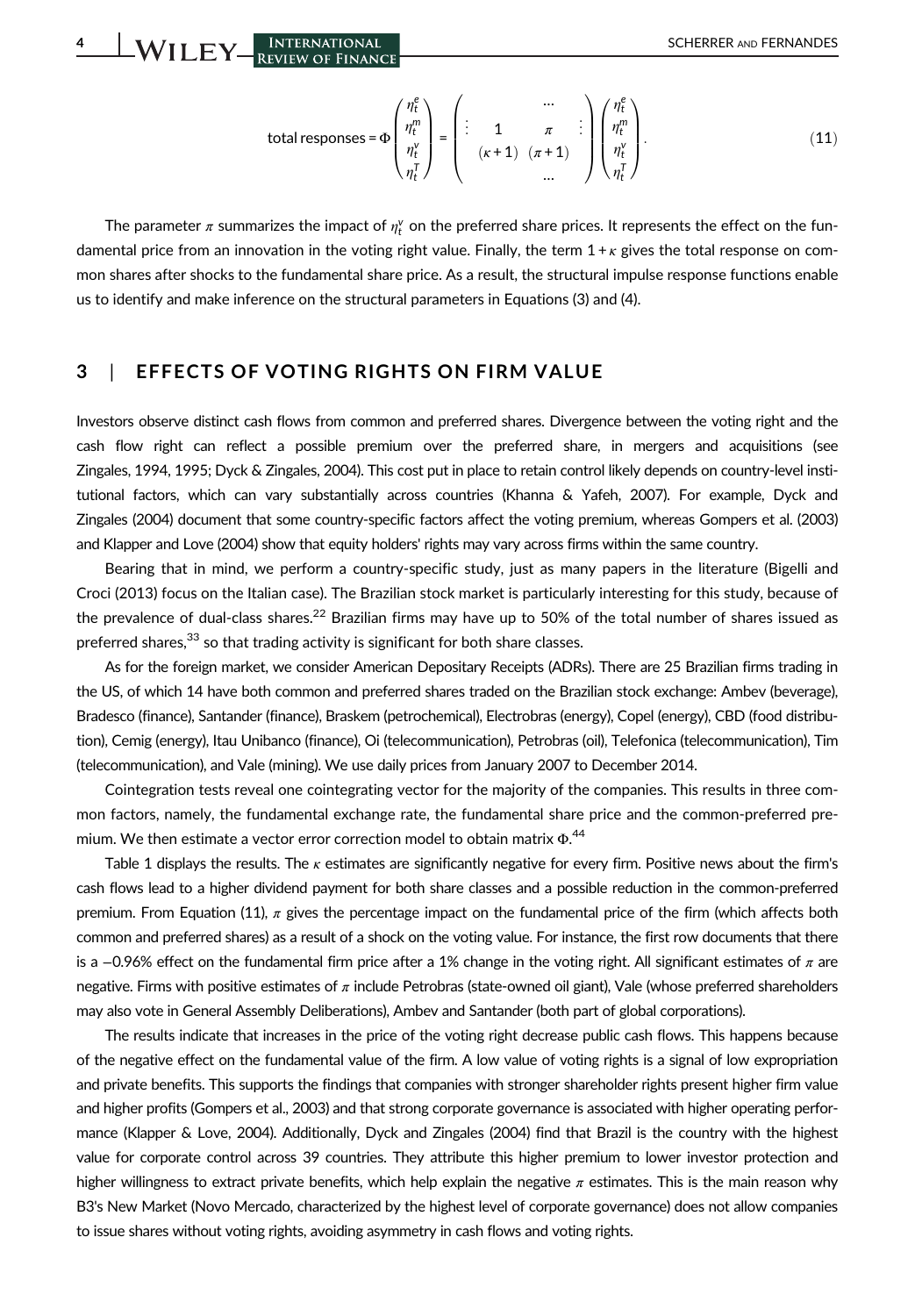SCHERRER AND FERNANDES **SCHERRER AND FERNANDES** THE REVIEW OF FINANCE WILLEY <sup>5</sup>

| TABLE 1 | Parameter estimation |                 | $\pi$                         | $\kappa$                       |
|---------|----------------------|-----------------|-------------------------------|--------------------------------|
|         |                      | <b>Bradesco</b> | $-0.38**$<br>$(-0.77, -0.19)$ | $-0.07**$<br>$(-0.13, -0.05)$  |
|         |                      | Ambey           | $-0.11**$<br>$(-0.51, -0.09)$ | $-0.07**$<br>$(-0.13, -0.02)$  |
|         |                      | <b>Braskem</b>  | $-0.34**$<br>$(-0.49, -0.23)$ | $-0.21***$<br>$(-0.28, -0.14)$ |
|         |                      | <b>CBD</b>      | $-0.37**$<br>$(-0.93, -0.19)$ | $-0.65***$<br>$(-0.91, -0.51)$ |
|         |                      | Cemig           | $-0.32**$<br>$(-0.63, -0.22)$ | $-0.11***$<br>$(-0.16, -0.06)$ |
|         |                      | Itau            | $-0.70**$<br>$(-0.98, -0.48)$ | $-0.12**$<br>$(-0.21, -0.11)$  |
|         |                      | Telefonica      | $-0.41**$<br>$(-0.49, -0.21)$ | $-0.17***$<br>$(-0.27, -0.12)$ |
|         |                      | Copel           | $-0.17*$<br>$(-0.30, 0.01)$   | $-0.48$<br>$(-0.70, 0.16)$     |
|         |                      | Eletrobras      | $-0.15*$<br>$(-0.37, 0.01)$   | $-0.06***$<br>$(-0.13, -0.01)$ |
|         |                      | Oi              | $-0.15$<br>$(-0.56, 0.23)$    | $-0.07*$<br>$(-0.29, 0.03)$    |
|         |                      | Tim             | $-0.15$<br>$(-0.20, 0.11)$    | $-0.10$<br>$(-0.15, 0.05)$     |
|         |                      | Vale            | $0.76***$<br>(0.27, 1.03)     | $-0.02$<br>$(-0.03, 0.01)$     |
|         |                      | Petrobras       | 0.46<br>$(-0.08, 0.71)$       | $-0.01$<br>$(-0.04, 0.00)$     |
|         |                      | Santander       | 0.19<br>$(-0.28, 0.72)$       | 0.02<br>$(-0.04, 0.05)$        |
|         |                      |                 |                               |                                |

Note: We report estimates of  $\pi$  and  $\kappa$ . \*\* and \* denote statistical significance at the 5% and 10% levels, respectively. We report the 2.5% and 97.5% empirical percentiles (inside brackets) computed with the parametric bootstrap (see Lutkepohl, 2007, p. 709).

There is a previous finding in the literature that provide insights about our results. Dyck and Zingales (2004) find Brazil is the country (among 39 countries) with the highest value for corporate control. They relate their results of a higher premium to lower investor protection and higher willingness to extract private benefits. The lower investor protection would explain the significantly negative  $\pi$  estimates.

Altogether, there is evidence that an increase in the value of voting rights for Brazilian firms generates a negative effect on firms' cash flows. We claim that this is because common shareholders can extract more private benefits and, hence, generate a decrease in public cash flows. A second finding relates good (bad) news for firms' cash flows with a decrease (increase) in the common-preferred premium.

#### 4 | CONCLUSION

We present a framework to study dual-class shares in which both public and private cash flows affect share prices. We disentangle the effects of both types of cash flows using a CVAR approach in order to determine how private benefits affect the fundamental share price, and hence equity-holders' wealth. We find that an increase in the value of voting rights negatively affects firm value by decreasing public cash flows. This finding is in line with the literature on agency and entrenchment problems that advocates the one-share-one-vote rule (Adams & Ferreira, 2008). Our empirical analysis reveals a negative relation between voting right and firm value, justifying to some extent the Novo Mercado segment of the Brazilian Stock Exchange, which does not allow firms to issue shares without voting rights.